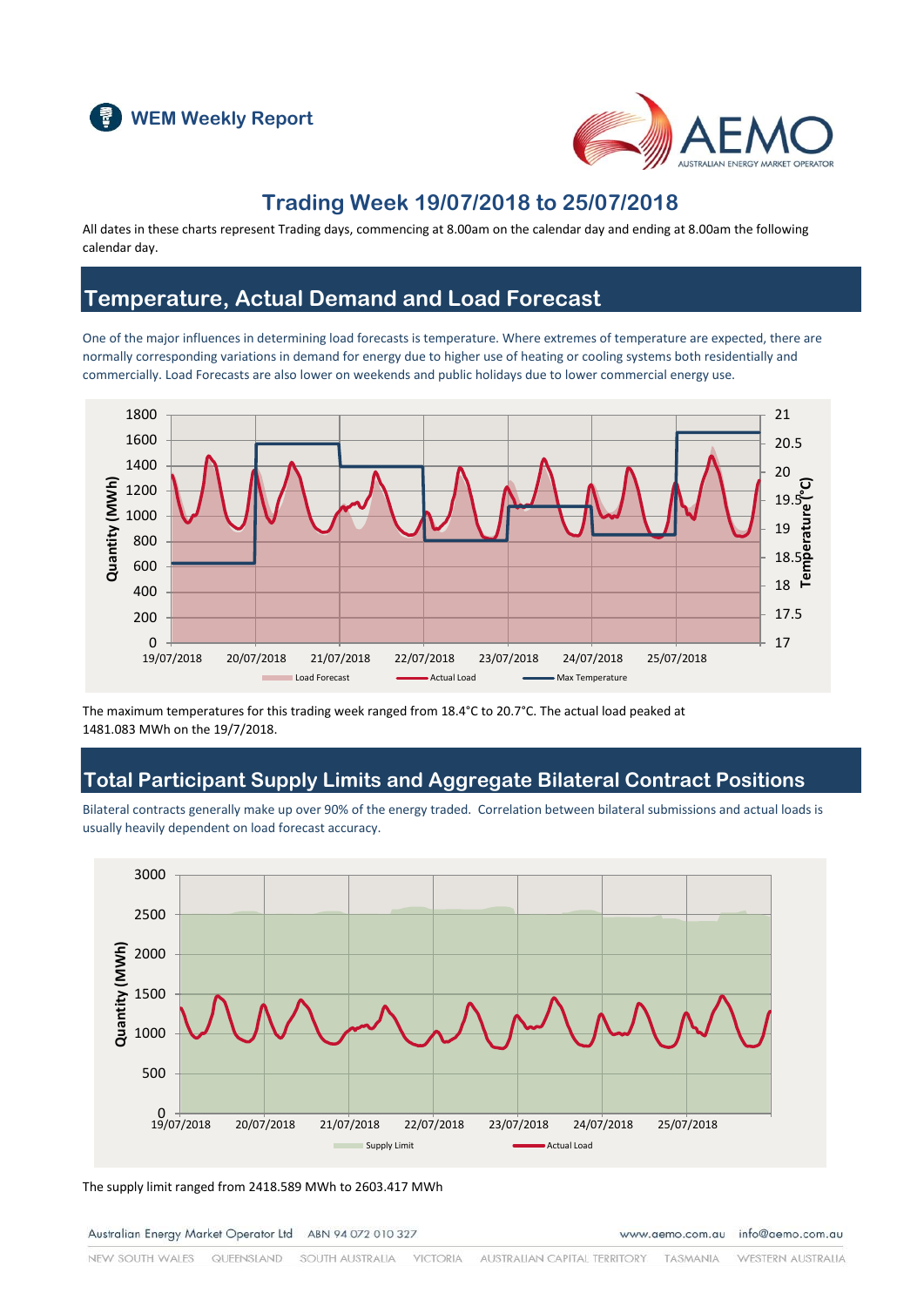## **Net Balancing Market Trades**

Bilateral contracts and STEM trading are generally based on the forecast energy requirements of Participants. When the forecast requirements are higher or lower than the actual requirements for a day, this Market energy must be bought and sold in the balancing mechanism. This graph shows the estimated net balancing trades.



The majority of the balancing activity this week occurred within Balancing Demand. The maximum balancing demand for the week reached 248.2825 MWh on the 21/7/2018. The maximum balancing supply for the week reached -156.371 MWh on the 25/7/2012.

# **Total Traded Energy**

This chart represents a comparison between the total net energy that is traded in Bilateral Contracts, the STEM and the balancing mechanism. Balancing Supply represents cases in which the total contract position is greater than the demand and customers must supply energy back to balancing. Balancing Demand represents cases in which the total contract position is less than the demand and customers must purchase energy from balancing.



Total balancing supply equalled -8125.034 MWh whereas total balancing demand equalled 9074.327 MWh. The Total STEM Traded quantity was 11323.122 MWh, with the STEM Clearing Quantity ranging between 8.35 MWh and 98.407 MWh.

www.aemo.com.au info@aemo.com.au